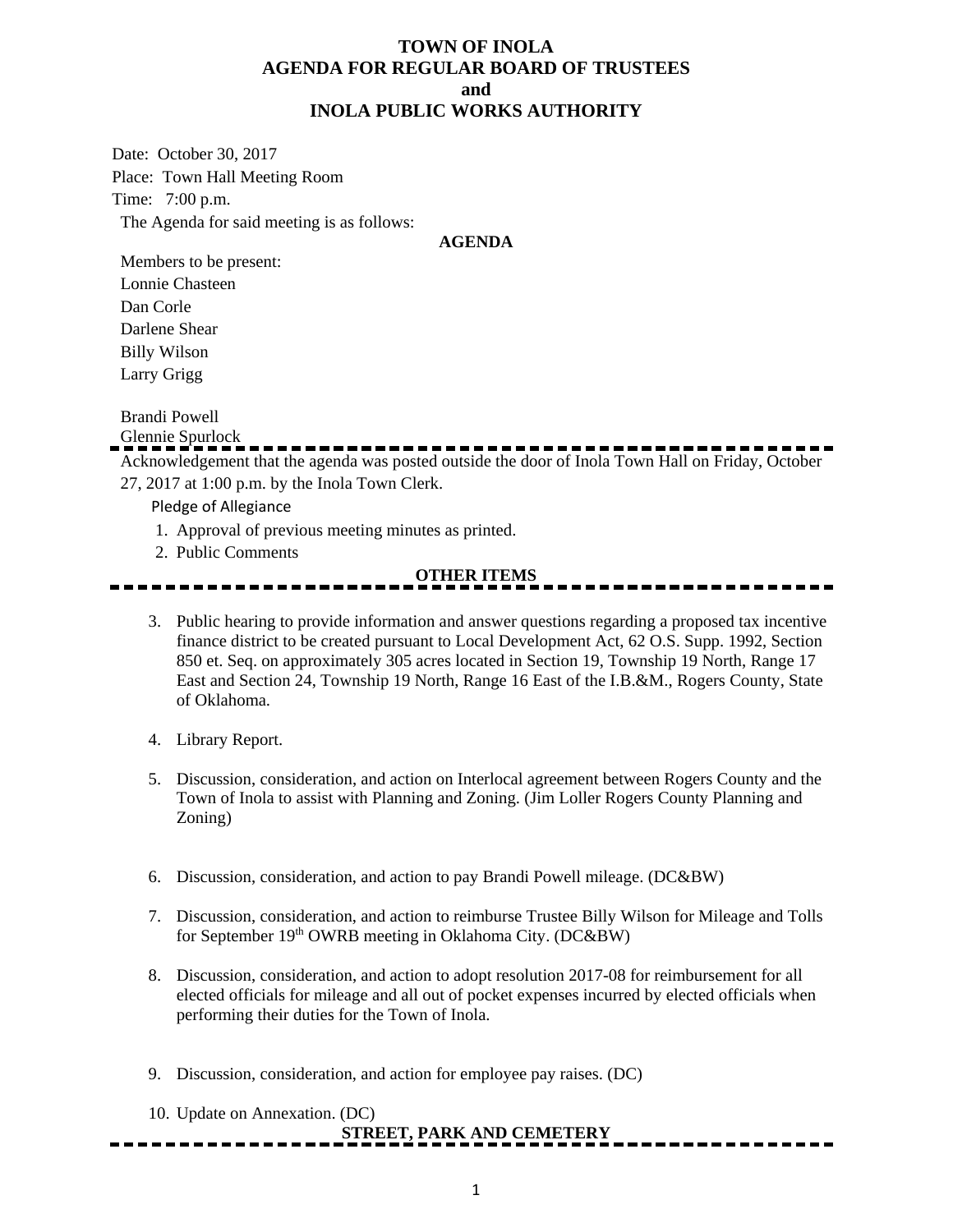- 11. Discussion, consideration, and action to erect signs prohibiting U-turns per section 15-251 for First Block of North Broadway. (BC)
	- 12. Discussion, consideration, and action for a change order for Heather Road in amount to be paid of \$2250.00. (JK)
	- 13. Discussion, consideration, and action to approve or deny Resolution 2017-07 establishing a Complete Streets Policy for the Town of Inola. (LG)
	- 14. Discussion, consideration, and action on accepting RCIDA's offer on Block 1 Lot 2, James Court (1.94 acers) at Summerlin Industrial Park for the amount of \$48,500.00. (LG)

## **POLICE AND FIRE**

## **FINANCE AND AUDIT**

- 7 Motion to go into PWA.
- 8 Return from PWA.
- 9 Approval of purchase orders as initialed.

### **MAYOR'S COMMENTS**

10 Motion to adjourn.